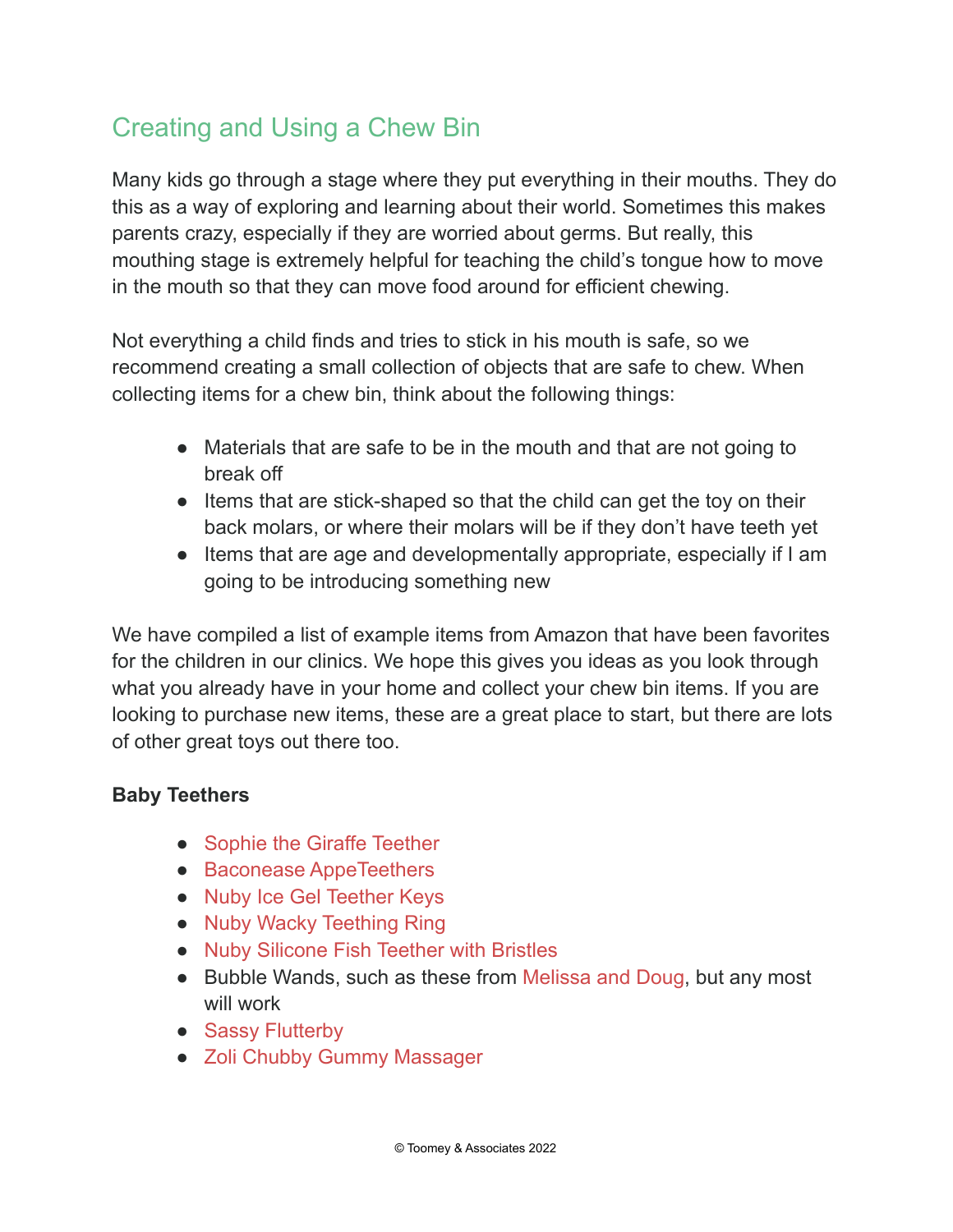#### **Baby Toothbrushes & Spoons**

- [Gerber Healthy Start Training Toothbrush Set](https://www.amazon.com/NUK-grins-giggles-Training-Toothbrush/dp/B002UXQRKM/ref=sr_1_4_s_it?s=baby-products&ie=UTF8&qid=1537423733&sr=1-4&keywords=Gerber+Healthy+Start+Training+Toothbrush+Set)
- [Baby Banana Brush Original Sharky, Banana,](https://www.amazon.com/Baby-Banana-Brush-Original-Sharky/dp/B004OYWY98/ref=sr_1_1_s_it?s=baby-products&ie=UTF8&qid=1537423791&sr=1-1&keywords=Baby%2BBanana%2BBrush%2B-%2BOriginal%2BSharky%2C%2BBanana%2C%2Bor%2BCorn&th=1) [or Corn](https://www.amazon.com/Baby-Banana-Brush-Original-Sharky/dp/B004OYWY98/ref=sr_1_1_s_it?s=baby-products&ie=UTF8&qid=1537423791&sr=1-1&keywords=Baby%2BBanana%2BBrush%2B-%2BOriginal%2BSharky%2C%2BBanana%2C%2Bor%2BCorn&th=1)
- [Nuk Grins & Giggles 3 sided toothbrush](https://www.amazon.com/NUK-Giggles-3-Sided-Toothbrush-Infant/dp/B00AWLZF0W/ref=sr_1_1_s_it?s=baby-products&ie=UTF8&qid=1537423981&sr=1-1&keywords=Nuk%2BGrins%2B%26%2BGiggles%2B3%2Bsided%2Btoothbrush&th=1)
- [Farber Baby Toothbrush](https://www.amazon.com/Baby-Infant-Toddler-Teething-Toothbrush/dp/B07BMJYTQ4/ref=sr_1_1_sspa?s=baby-products&ie=UTF8&qid=1537424074&sr=1-1-spons&keywords=trueocity%2Bbaby%2Btoddler%2Btoothbrush&th=1)
- [Cactus Baby Toothbrush](https://www.amazon.com/Toothbrush-Teether-Teething-Silicone-Bristles/dp/B07D7QBCW8/ref=sr_1_12_s_it?s=baby-products&ie=UTF8&qid=1537424212&sr=1-12&keywords=Cactus+Baby+Toothbrush)
- [ChooMee Baby Spoon](https://www.amazon.com/ChooMee-FlexiDip-Silicone-Teething-Friendly/dp/B01LDIJVAM/ref=sr_1_32?dchild=1&keywords=baby+spoons&qid=1592868226&sr=8-32)
- [Silicone Baby Spoons](https://www.amazon.com/PrimaStella-Silicone-Rainbow-Babies-Toddlers/dp/B09D55WX6D/ref=sr_1_12?crid=10YEQZBC2WRCH&keywords=baby+spoons&qid=1642267938&sprefix=baby+spoons%2Caps%2C118&sr=8-12) (there are lots)
- [Num Num GOOtensils](https://www.amazon.com/NumNum-Pre-Spoon-GOOtensils-Silicone-Feeding/dp/B082T2CJTG/ref=sr_1_58_sspa?dchild=1&keywords=baby+spoons&qid=1592868298&sr=8-58-spons&psc=1&spLa=ZW5jcnlwdGVkUXVhbGlmaWVyPUFXMENDVFhXR0UzMFcmZW5jcnlwdGVkSWQ9QTA3MDQ0MDdWVklSQlcxU0FaVzcmZW5jcnlwdGVkQWRJZD1BMDkxMjU3NDFESEtEVlhKR1pJM0Emd2lkZ2V0TmFtZT1zcF9idGYmYWN0aW9uPWNsaWNrUmVkaXJlY3QmZG9Ob3RMb2dDbGljaz10cnVl)



 $\bullet$  Many baby spoons work as well – just make sure they are long and thin, versus the ones that are wider and more circular, as the circular ones [\(like this one\)](https://www.amazon.com/Silicone-Feeding-Utensil-Training-Weaning/dp/B0836RWWJS/ref=sr_1_84?crid=10YEQZBC2WRCH&keywords=baby+spoons&qid=1642268041&sprefix=baby+spoons%2Caps%2C118&sr=8-84) end up going right down the middle of the child's tongue and doesn't work as well for what we are working on. Additionally, a child will not choke on a spoon or utensil unless they bite off a piece. All the anti-choke utensils should be called "anti-gag"; however, part of learning to eat is understanding where the gag happens!

### **Older Kid Teething Ideas (for heavy chewers)**

- [ARK's Textured Grabber XXT](https://www.amazon.com/ARKs-Textured-Grabber-Tough-Motor/dp/B00NEZRS12/ref=sr_1_cc_1_a_it?s=aps&ie=UTF8&qid=1537424351&sr=1-1-catcorr&keywords=ARK%27s+Textured+Grabber+XXT)
- [ARK's Brick Stick XXT](https://www.amazon.com/ARKs-Brick-Stick-Textured-Necklace/dp/B00WQB4I0E/ref=sr_1_8_s_it?s=hpc&ie=UTF8&qid=1537424574&sr=1-8&keywords=chew+stix)
- [Krypton Chew Necklace](https://www.amazon.com/Necklace-GNAWRISHING-Necklaces-Silicone-Autistic/dp/B088TDXZFX/ref=dp_prsubs_3?pd_rd_i=B088TDXZFX&psc=1)
- [Chew Stixx](https://www.amazon.com/CHEW-STIXX-Advanced-Teething-Technology/dp/B01BZ68UYU/ref=sr_1_2_s_it?s=hpc&ie=UTF8&qid=1537424574&sr=1-2&keywords=chew+stix)
- [Abilitations Chewease Clip On](https://www.amazon.com/Abilitations-ChewEase-Clip-Chewing-Solution/dp/B001JHZQDY/ref=sr_1_9_s_it?s=hpc&ie=UTF8&qid=1537424821&sr=1-9&keywords=chewy+tube)

# Using the Chew Bin

## **The first way we use the Chew Bin is to redirect a child from chewing on something they find that isn't safe to be mouthing.**

When your child finds something inappropriate to chew on or put in their mouth, now you can calmly say, "That isn't food, it doesn't go in our mouth. We can pick out something from your Chew Bin if you need to chew" and hand them the box or an item from the chew bin depending on the age of your child. We want to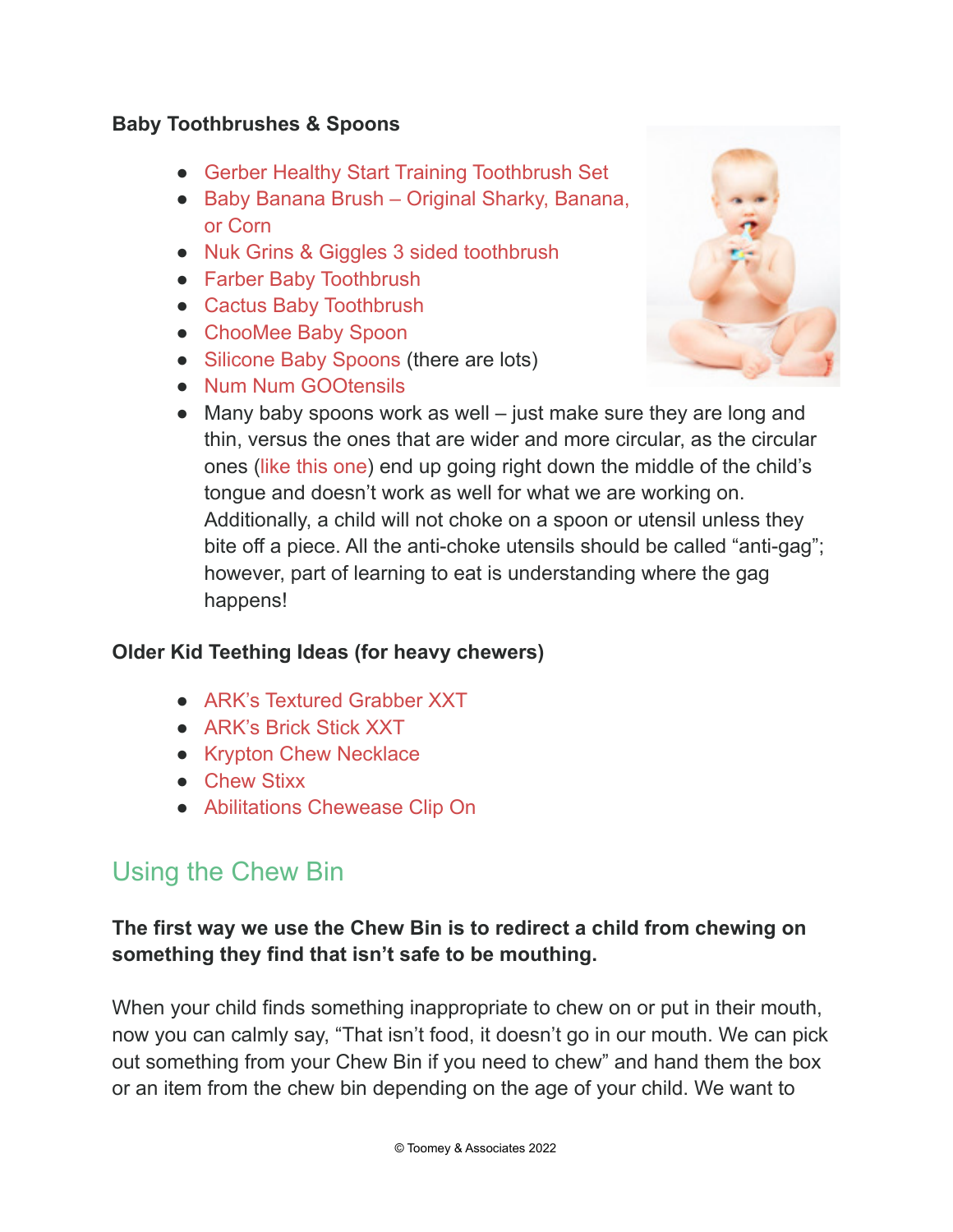avoid saying, "Eww!" "Yucky!" or "No!" because we DO want kids to put some things in their mouth (mostly food), and we don't want kids to overgeneralize our comments and not to put ANYTHING in their mouth. Now that you have a Chew Bin, you can simply redirect your child to one of the safe things for them to chew. For example, you might say something like, "the dog toy isn't food. You can chew on your spoon," and hand them something from the chew bin.

## **The second way we use the Chew Bin is for teaching tongue skills to support eating.**



If you have a child who is not putting anything into their mouth, there is still a place for a Chew Bin; however, you will have to help your child learn to be okay with putting things in their mouth. Often, non-food items will feel safer for kids to put in their mouth because, very on purpose, these things do not change (or at least change very slowly). When we put food in our mouth, it changes, which makes it much harder from a sensory standpoint. Additionally, if you

bite the food, you will likely make a piece, and now something is floating around in your mouth that you have to figure out how to manage. The oral motor requirements of this can be very tricky for kids learning to eat. While we always want to help kids learn to eat using real food, there is often a place for a Chew Bin outside of meals.

If your child isn't putting toys in their mouth, you will want to model what the child could do with the items in the Chew Bin. You will want to have your own item to model with and encourage the child to imitate you. First, you can playfully show how to hold the item and maybe bang it on the floor or another surface like a drum. Once they are comfortable holding the stick-shaped toy, perhaps you could use it as a prop while singing a favorite song – maybe using it as the 'spider' while you sing "the itsy bitsy spider." Perhaps next, you model tapping the item to your head, nose, cheek, chin, or lips. Other ideas might include kissing the item, patting it against your lips while making silly noises, or pretending it is a musical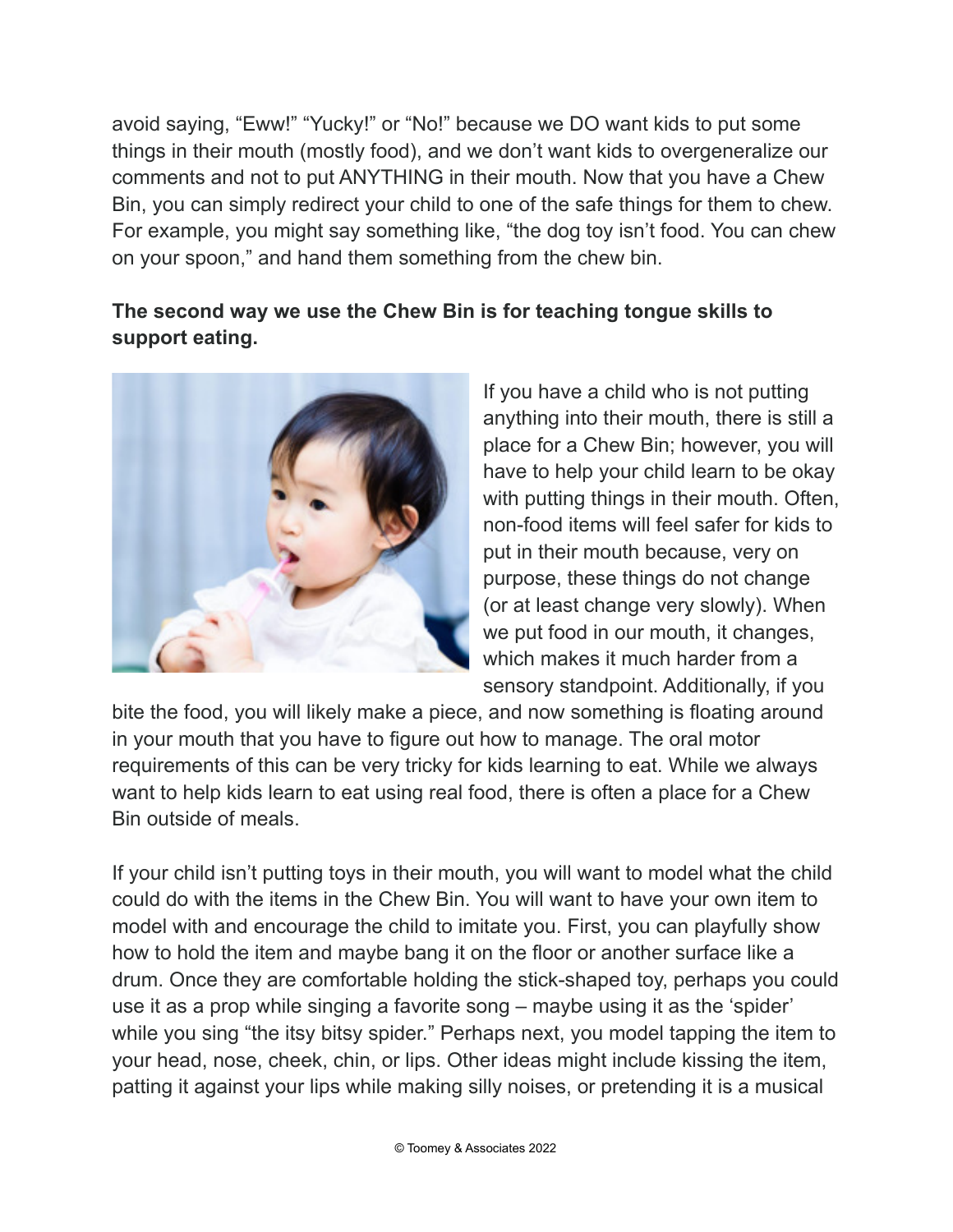instrument like a trumpet. Once your child is comfortable bringing a variety of items to their face/lips, you can start modeling putting the item inside of your mouth. Maybe pretend to brush your teeth, make music on your teeth by drumming the item against your front teeth, and then back teeth. Perhaps you could pretend to be a puppy and hold the item in your teeth and encourage your child to pull on the item while you make puppy noises. Try to think of play ideas that will resonate with your child.

The goal is to eventually work up to your child being able to bring the item all the way into his mouth so that it is on his back molars or his back gums where his molars will be someday and see his tongue coming over to the side of the object to explore it. This is how your child will begin to learn how to use his tongue to move and keep food on his back molars for efficient chewing. However, one important thing to note is that we want the child to be holding the stick-shaped toy and exploring it on their own body. You, as the adult, can model how they might explore the item on your own body with your own object from the Chew Bin. Please do not use Chew Bins at mealtimes. Children need to understand that we eat food at meals versus playing with objects that are not food.

### [Here is a short video clip of a young child](https://vimeo.com/422917128/bdd746a343) [exploring his mouth with a stick-shaped toy.](https://vimeo.com/422917128/bdd746a343)

Sometimes, it is further back in his mouth, and then he moves it a little more forward. What you should notice, however, is how much his tongue is moving to explore the item. This tongue movement is what we are looking for.

You can work on this for up to about 10 minutes a day with your child, and know that it may take some time for your child to be ready to put the items in their mouth. However, it is more important for the child to be able to do it than for you to do it for them, which is more likely to cause a negative learning experience. We are also laying the foundation for future self-feeding, so your child needs to practice anyway!